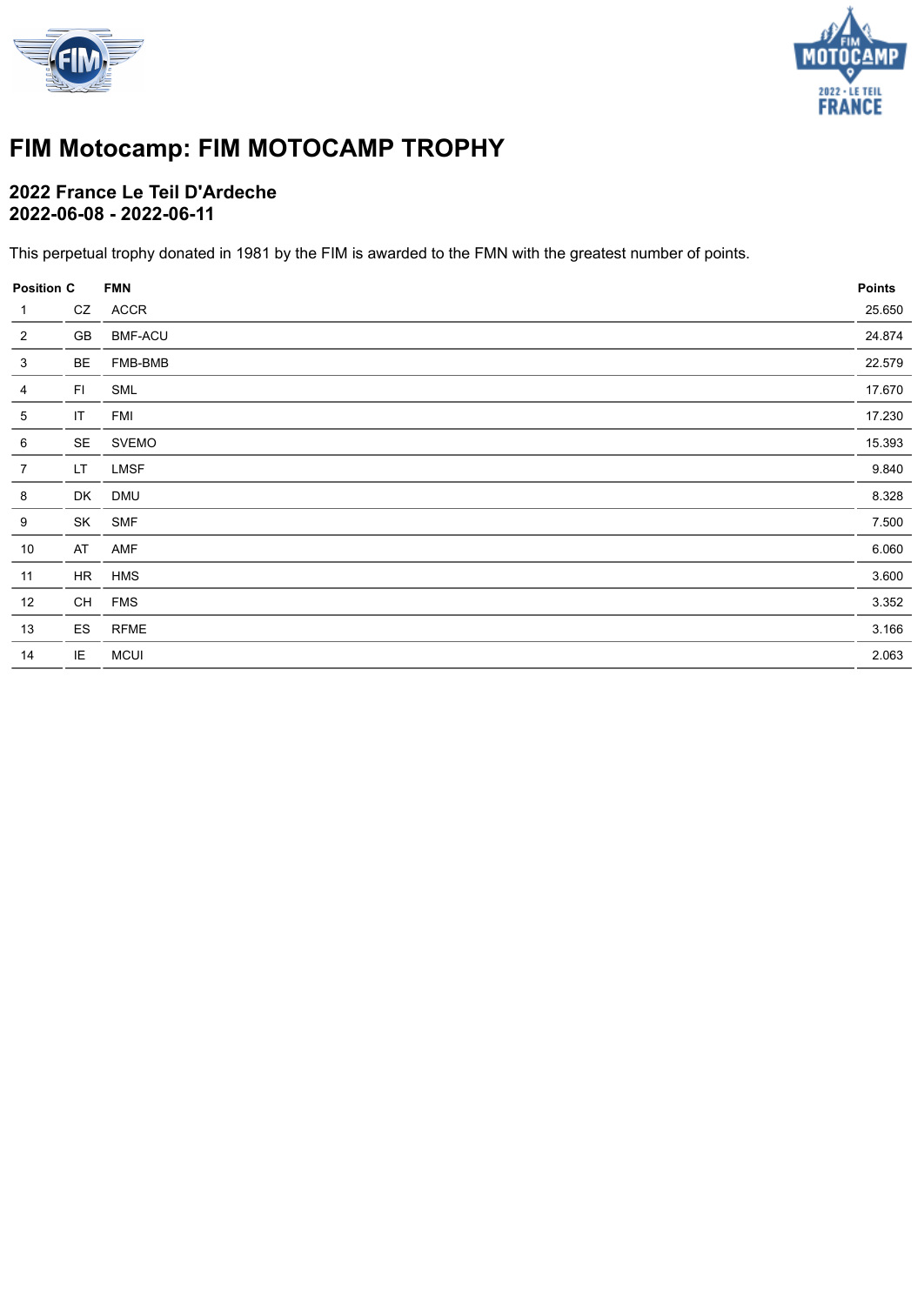



## **FIM Motocamp: FERRUCCIO COLUCCI CHALLENGE**

### **2022 France Le Teil D'Ardeche 2022-06-08 - 2022-06-11**

This perpetual challenge donated in 1981 by the Federazione Motociclistica Italiana (FMI) is awarded to the FMN with the greatest number of motorcyclists and passengers.

| <b>Position C</b> |           | <b>FMN</b>     |                |                | <b>Riders Passengers Participants</b> |
|-------------------|-----------|----------------|----------------|----------------|---------------------------------------|
| 1                 | BE        | FMB-BMB        | 26             | 4              | 30                                    |
| $\overline{2}$    | IT        | <b>FMI</b>     | 21             | 3              | 24                                    |
| 3                 | CZ        | ACCR           | 19             | 3              | 22                                    |
| 4                 | GB        | <b>BMF-ACU</b> | 19             | $\mathbf 0$    | 19                                    |
| 5                 | SE        | <b>SVEMO</b>   | $\overline{7}$ | $\mathbf 0$    | $\overline{7}$                        |
| 6                 | FI.       | SML            | 6              | $\mathbf 1$    | $\overline{7}$                        |
| $\overline{7}$    | SK        | <b>SMF</b>     | 5              | 2              | $\overline{7}$                        |
| 8                 | AT        | AMF            | 6              | $\mathbf 0$    | 6                                     |
| 9                 | CH        | <b>FMS</b>     | 6              | $\mathbf 0$    | 6                                     |
| 10                | <b>LT</b> | LMSF           | 4              | $\overline{2}$ | 6                                     |
| 11                | DK        | <b>DMU</b>     | 5              | $\mathbf 0$    | 5                                     |
| 12                | HR        | <b>HMS</b>     | 3              | $\mathbf 1$    | 4                                     |
| 13                | IE        | <b>MCUI</b>    | 3              | 0              | $\ensuremath{\mathsf{3}}$             |
| 14                | ES        | <b>RFME</b>    | 2              | $\mathbf 1$    | 3                                     |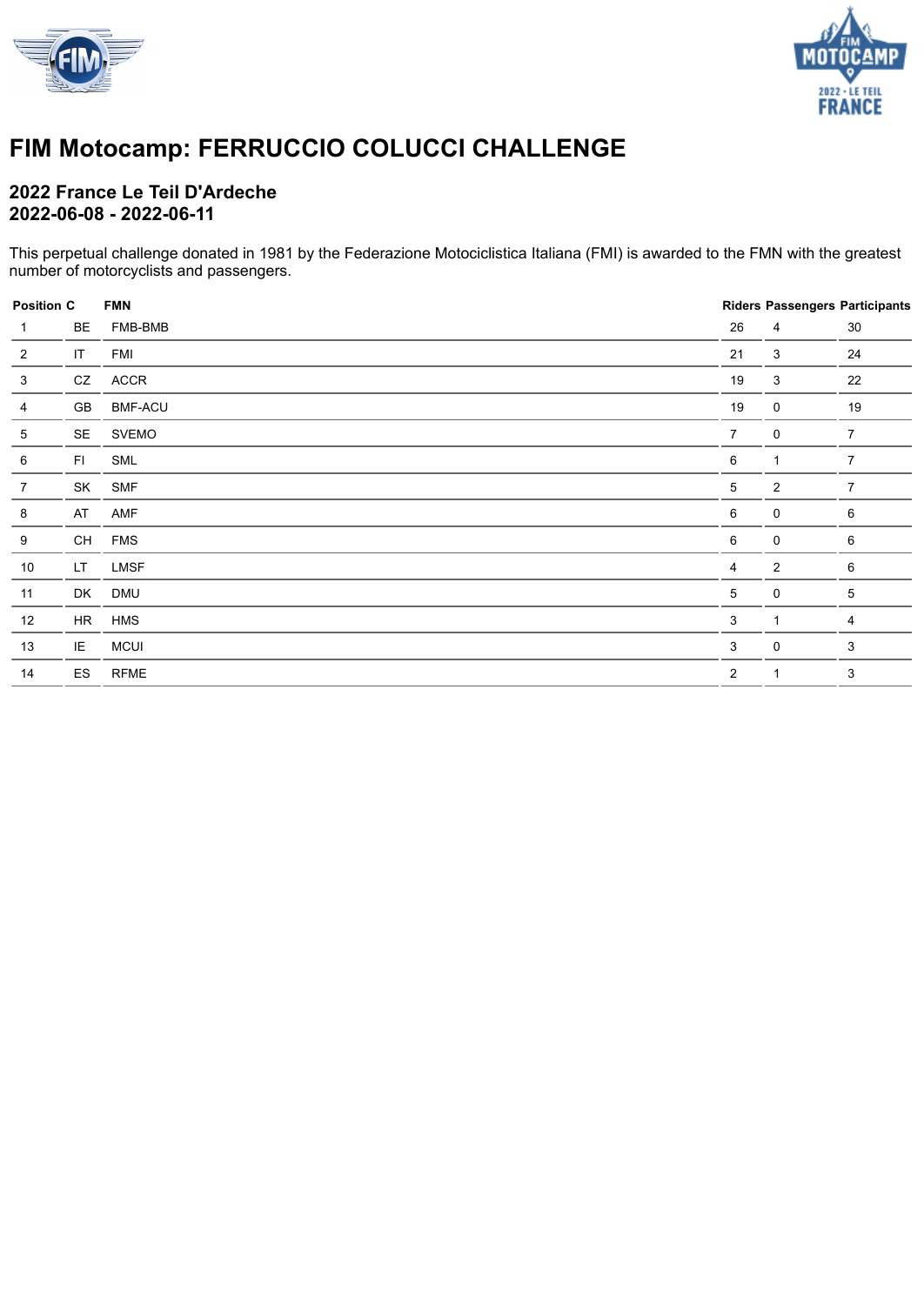



### **FIM Motocamp: ESPANA CHALLENGE**

### **2022 France Le Teil D'Ardeche 2022-06-08 - 2022-06-11**

This perpetual challenge donated in 1982 by the Real Federacion Motociclista Espanola (RFME) is awarded to the club with the greatest number of motorcyclists and passengers with a minimum of 3 bikes.

| <b>Position C</b> |           | <b>FMN</b>     | Club                          |    |          | <b>Riders Passengers Participants</b> |  |
|-------------------|-----------|----------------|-------------------------------|----|----------|---------------------------------------|--|
|                   | CZ        | <b>ACCR</b>    | 10<br>Motoclub Bohemia Týnec  |    | 2        | 12                                    |  |
| 2                 | GB        | <b>BMF-ACU</b> | Mayflower MCC                 | 10 | 0        | 10                                    |  |
| 3                 | BE        | FMB-BMB        | <b>KAMC Koersel</b>           |    |          | 10                                    |  |
|                   | FI.       | <b>SML</b>     | <b>TFMK Touring Finlandia</b> |    |          |                                       |  |
| 5                 | SK        | <b>SMF</b>     | Bílí Andelé                   |    | 2        |                                       |  |
| 6                 | AT        | <b>AMF</b>     | Goldwing Stammtisch Villach   | 6  | 0        | 6                                     |  |
|                   | LT        | <b>LMSF</b>    | Assoc Mototurizmas            | 4  | 2        | 6                                     |  |
| 8                 | IT        | <b>FMI</b>     | Igna Novoledo                 | 4  | $\Omega$ | 4                                     |  |
| 9                 | CH        | <b>FMS</b>     | MSC Züri/Zürich               | 4  | $\Omega$ | 4                                     |  |
| 10                | HR.       | <b>HMS</b>     | BMW moto klub Zagreb          | 3  |          | 4                                     |  |
| 11                | <b>SE</b> | <b>SVEMO</b>   | Gröndahls MCK                 | 3  | 0        | 3                                     |  |